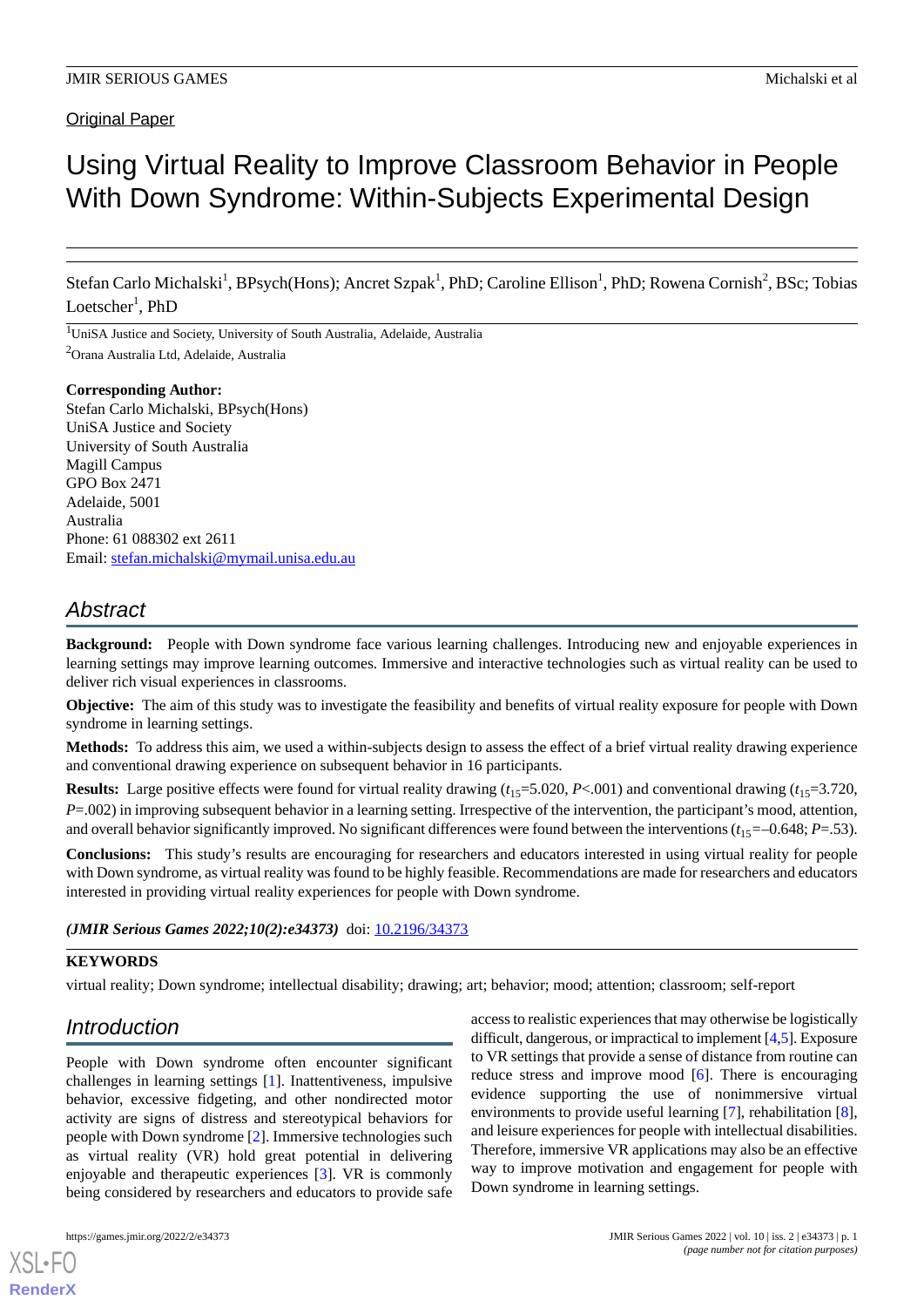Applications of VR are proliferating in psychology, health care, and education [\[9](#page-7-5)]. Weiss et al [[10\]](#page-7-6) and Yalon-Chamovitz and Weiss [[11\]](#page-7-7) were few of the first researchers to study the use of VR to improve the leisure experiences of people with intellectual disabilities. In these experiments, virtual environments were found to increase enjoyment and engage participants with cerebral palsy and an intellectual disability [[10](#page-7-6)[,11](#page-7-7)]. Flat-screen displays were used to deliver the experience, offering a low level of immersion. Given these positive early results in people with intellectual disabilities, it is surprising that there is limited research investigating the use of modern and more immersive virtual environments such as head-mounted displays (HMDs). Modern technology offers new opportunities, and there is reason to believe that more specific, realistic, and engaging VR applications may be useful for people with intellectual disabilities.

HMDs may be preferred over less-immersive displays as it can provide rich visual experiences that elicit greater feelings of presence in the user [\[12](#page-7-8)]. However, implementing immersive technology in vulnerable or VR-inexperienced groups needs to be carefully introduced and monitored for possible negative experiences specific to that population. People with Down syndrome, for example, have structural eye abnormalities, which may diminish their vision even when corrected [[13\]](#page-7-9). There is a high prevalence of near vision impairments in people with Down syndrome, and 25%-60% have strabismus [[13\]](#page-7-9), which will affect their visual perception when using stereoscopic displays. A convergence insufficiency (inability to maintain binocular function) will likely lead to difficulty seeing depth in VR, which may also increase the likelihood of a negative VR experience [[14,](#page-7-10)[15](#page-7-11)].

People with Down syndrome may be predisposed to experience cybersickness. Cybersickness has been related to a visual-vestibular mismatch between VR and the real world, leading to symptoms such as nausea or disorientation [[16\]](#page-7-12). Vergence-accommodation conflicts may also exacerbate oculomotor symptoms such as eye strain and fatigue [\[14](#page-7-10),[17\]](#page-7-13). It is unclear how enjoyable VR is for people with eye abnormalities, given many typical users still experience adverse effects. In addition, people with Down syndrome typically have difficulties with fine motor skills due to low muscle tone and joint hypermobility [[18\]](#page-7-14), which may present challenges when interacting in virtual environments. Thus, it is unclear how suitable using a headset and a handheld controller is. A thorough investigation of users' experiences with HMDs is critical.

Self-report measures are typically used to assess VR aftereffects, though such measures must be interpreted with caution in this population. Widely reported in the literature are concerns that people with intellectual disabilities tend to positively self-report or overestimate their responses [\[19](#page-7-15),[20\]](#page-7-16). For example, Yalon-Chamovitz and Weiss [\[11](#page-7-7)] found in their study on young adults with cerebral palsy and moderate intellectual disability that self-reported success and enjoyment in VR significantly differed from staff observations. Researchers and educators alike encounter significant challenges in obtaining valid self-reports from participants with intellectual disabilities owing to challenges in communication and comprehension, especially among nonverbal participants [[21\]](#page-7-17). Utilizing methods that do

[XSL](http://www.w3.org/Style/XSL)•FO **[RenderX](http://www.renderx.com/)** not use complex language, such as observation, may prove to be more effective when assessing behavior in learning settings.

The aim of this study was to investigate the feasibility and benefits of VR exposure for people with Down syndrome. To address this aim, we explored the effect of a brief VR drawing experience and conventional drawing experience on subsequent behavior in a learning setting. Drawing was selected as it is a familiar activity, and participants could engage in free play.

# *Methods*

#### **Design**

This study contrasted 2 drawing activities in a within-subjects design: drawing in a VR application (Tilt Brush, developed by Google) and conventional drawing. The researcher removed the participants from the learning setting to complete each activity. Once completed, the participants returned to the learning setting for observation. Participants were required to wait a minimum of 24 hours before completing their second activity (counterbalanced order).

#### **Participants**

Seventeen people (mean age 25.25 [SD 6.61] years) diagnosed with Down syndrome were recruited from a nonprofit disability services organization in South Australia. One participant was excluded as they were unable to complete the VR experience. Thus, 16 participants were included in the analyses (7 females and 9 males). All participants in this study were considered to have a severe-to-profound intellectual disability. The severity of the intellectual disability was classified on the ability to perform daily skills as per the Diagnostic and Statistical Manual of Mental Disorders, fifth edition criteria [[22\]](#page-7-18). All participants attended a program that aimed to improve life skills in young adults with Down syndrome. Class sizes varied, though the number of clients never exceeded 12 per session. At a minimum, 1 support staff member was present per 4 clients. Informed consent was obtained from the participant, caregiver, and a staff member at the organization. An easy-to-read consent form with pictures was developed to ensure that participants clearly understood what was involved in the study. The appropriate sample size was calculated using the G\*Power 3 software [[23\]](#page-7-19). Yalon-Chamovitz and Weiss [\[11](#page-7-7)] found a large effect size for perceived level of enjoyment in a VR leisure activity in people with physical and intellectual disabilities. Using a large effect size (0.80) as an estimate for the power analysis, it was calculated that for 1-sample 1-tailed *t* tests, at least 15 participants would be needed to suffice power with  $\alpha = 0.05$ .

#### **Ethics Approval**

This study was granted ethics approval from the University of South Australia Human Research Ethics Committee (202640).

## **Materials**

#### *VR Apparatus*

The Oculus Quest (developed by Facebook Technologies, LLC) was used. Immersive HMDs such as the Oculus Quest enable users to view a 3D environment that moves in real time following their movements. Users were required to hold a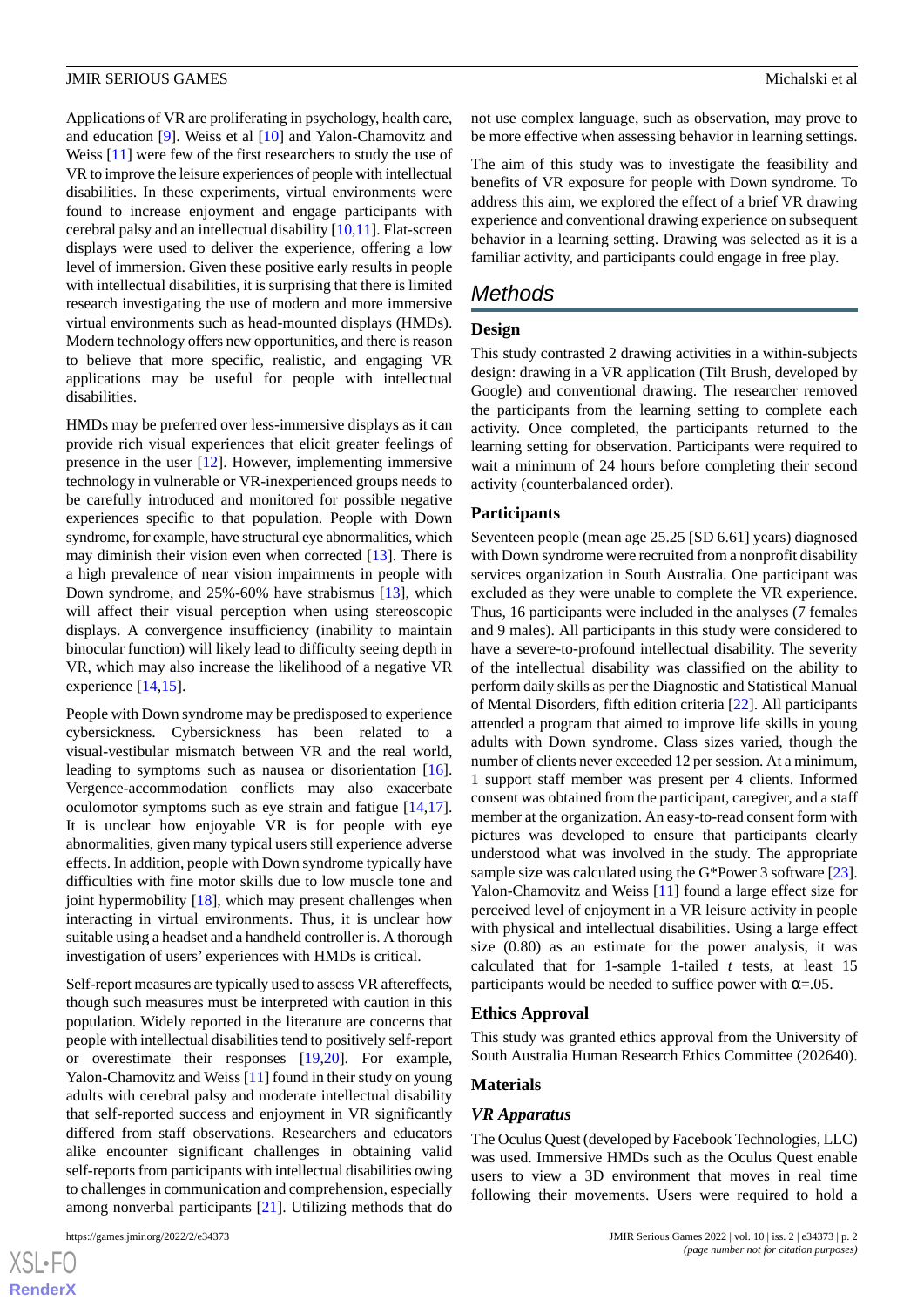controller to interact within the environment while wearing the HMD. Corrective glasses were worn in the device if needed.

#### *VR Application*

Tilt Brush (developed by Google) was used. Users were immersed in a 360° virtual environment where they could paint and observe their artwork in 3D space. A controller was used to simulate a paintbrush in the virtual environment.

## *Conventional Drawing*

Participants were provided a blank A4 paper and their favorite color pencil.

## **Measures**

# *Learner Behavior*

Learner behavior data were collected from support staff at the disability services organization. Staff observed participants and provided ratings for changes on the following 6 factors (proceeding examples were also listed): (1) mood, (2) attention (eg, listening to instructions, not distracted, not looking around), (3) activity (eg, jumping out of the seat, walking around class inappropriately), (4) impulses (eg, blurting out answers before questions completed, interrupting others, butt into conversations, failing to wait turn), (5) anxiety (eg, fidgeting, bite hands/nails, twitch, pace, shake, hand/feet tapping, tense expression), and (6) withdrawal (eg, staring blankly, daydream, fiddling with objects, detached). Fifteen minutes after returning to the learning setting, 2 staff rated changes in behavior on a 7-point scale ranging from better  $(+3)$  to worse  $(-3)$ , with 0 being no change. The 2 rater scores were averaged. Individual subscales and the total scores (sum of all subscales) were analyzed. The staff remained blinded to which intervention the participant completed (ie, VR drawing or conventional drawing). Further, staff were asked to report any noticeable observations in the participant's behavior (ie, reports of sickness or suspicion of the activity completed). The learner behavior form was adapted from Part 2 of Mather and Jaffe's [\[24](#page-7-20)] classroom behavior form, which was designed to observe problem behaviors in a classroom. This measure demonstrated good internal consistency in this study (Cronbach  $\alpha = .72$ ). The learner behavior form used in this study is available upon request.

# *Drawing Time*

The number of minutes participants opted to remain in each drawing activity was recorded.

# *Cybersickness*

The researcher asked participants if they were feeling dizzy or sick. Specifically, the researcher handed the participants a sheet that stated, "I felt dizzy or sick…" Below this statement, there were 3 response options: no, not sure, or yes. Each option had an emoticon underneath, a smiley face, confused face, and a nauseous face, respectively. Participants were required to select an option by either circling the response on paper or by saying the word aloud. The researcher guided the participants through the question to ensure comprehension.

# *Choice Paradigm*

The researcher asked questions regarding preference of 3 different activities: drawing in VR, drawing on paper, and watching TV. Questions were phrased in 3 different ways:

- 1. Single-choice question: participants provided a yes or no response to each activity individually, indicating whether they enjoy the activity and would like to do it again in the future. The researcher asked, for example, "Do you like drawing in virtual reality?"
- 2. Paired-choice question: participants were asked to select their favorite activity out of 2 options. The researcher asked, for example, "What do you like better: drawing in virtual reality or drawing on paper?" The paired choice was completed when participants responded to each of the 3 pair combinations. Based on the responses, their favorite item was determined.
- 3. Multiple-choice question: participants were asked to select their overall favorite out of the 3 activities. Specifically, the researcher asked, "What is your favorite activity out of drawing in virtual reality, drawing on paper, or watching TV?"

# **Procedure**

In a counterbalanced order, participants completed 2 interventions: VR drawing and conventional drawing. Participants were not given specific instructions on what to draw, as the researcher indicated they had free time. The range of options in the VR drawing was replicated in the conventional drawing as best as possible. For example, in-game sounds and effects were removed. Furthermore, in both conditions, the researcher asked participants for their favorite color and that was the only color used. Participants held only 1 controller and 1 pencil in each experience. Similarly, participants did not have erasers, and both conditions were completed on a neutral background.

Participants were instructed that 7 minutes had been allocated to each activity. Once 7 minutes elapsed, the researcher asked the participants if they would like to continue for an additional minute or stop entirely. If participants opted to continue, this process was repeated at the end of each minute until a maximum of 10 minutes was reached. Although participants were informed that 7 minutes had been allocated to the activity, they were reminded they could withdraw at any time. After both interventions, the researcher asked the participants if they were feeling dizzy or sick and recorded notes.

The choice paradigm was completed following the second intervention, where the researcher asked the single-choice, paired-choice, and multiple-choice questions. Physical props were used (ie, VR headset, paper and pencils, and an image of a TV) to ensure participants understood the questions.

Following completion of each activity, learner behavior data were collected. Two assigned staff members were asked to observe the participant for 15 minutes upon returning to the learning setting. Then, the staff members were asked to complete the learner behavior form by providing independent ratings based on their observations. Staff were asked to note if they had a suspicion what activity the participant completed. Staff carried

```
XS\cdotFC
RenderX
```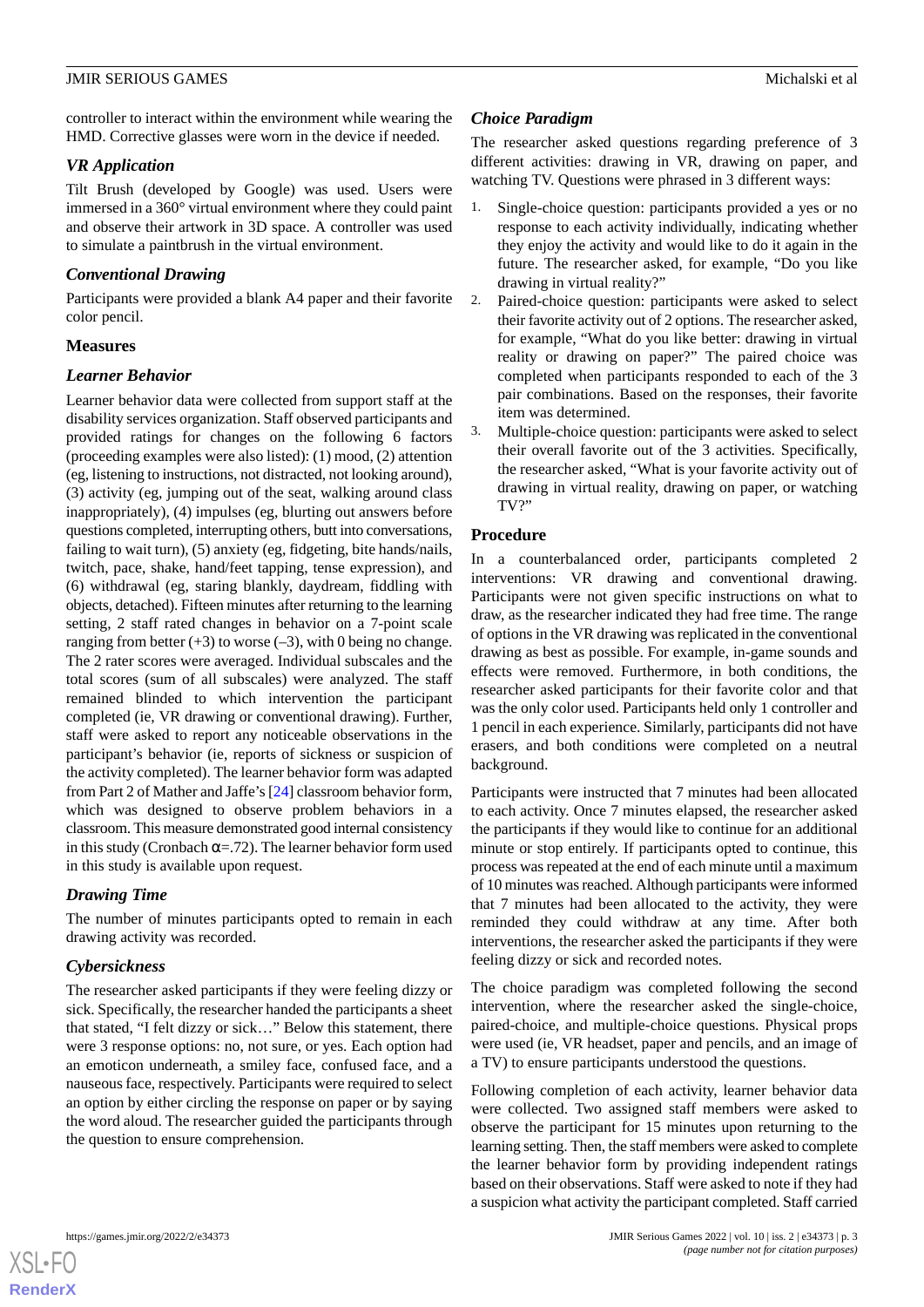on with the regular class routine, which means they may have worked with multiple clients simultaneously.

# *Results*

# **Feasibility**

Twenty-two people were invited to participate, but only 17 agreed. VR exposure was highly feasible in this sample, with 16 out of 17 participants able to complete the VR activity. One participant was excluded as they did not engage in the task and were nonresponsive; therefore, the researcher opted to discontinue the experience. Two out of 16 participants (13%) elected to end the VR experience before the allocated time expired. Five out of 16 participants (31%) reported cybersickness symptoms after VR exposure. The researcher followed up on the participants'symptoms: 3 reported eye strain, 1 reported dizziness, and 1 was unable to provide further information. All symptoms reported were mild and short-lived, as there was no evidence of discomfort during observations (15 minutes after the exposure). A paired-sample *t* test revealed no difference of drawing time between VR drawing (mean 8.0 [SD 2.28] minutes) and conventional drawing (mean 7.5 [SD 2.03] minutes;  $t_{15}=0.6$ ; *P*=.54; Cohen *d*=0.16).

## **Learner Behavior**

A series of paired-samples *t* tests were conducted to assess whether there were significant differences in learner behavior following the VR drawing and conventional drawing interventions. Paired-samples *t* tests revealed no significant differences between the 2 interventions [\(Table 1\)](#page-3-0).

A series of 1-sample *t* tests were conducted to assess whether the interventions changed behavior from 0 (representing no change, [Table 2\)](#page-4-0). One-sample *t*tests revealed that the total score of learner behavior was significantly different from 0 for VR drawing (*P*<.001) and conventional drawing (*P*=.002) interventions. Mood and attention scores were also significantly different from 0 after both interventions. Notably, the effect sizes were large following the VR intervention and bigger in comparison to that following conventional drawing. Furthermore, activity scores increased after VR, while withdrawal scores increased after conventional drawing. Nonsignificant differences were found in the remaining variables.

<span id="page-3-0"></span>

|  |  |  |  |  | Table 1. Learner behavior differences between virtual reality drawing and conventional drawing interventions. |  |
|--|--|--|--|--|---------------------------------------------------------------------------------------------------------------|--|
|  |  |  |  |  |                                                                                                               |  |

| Variable           | Mean $(SD)$ | <i>t</i> value $(df)^a$ | $P$ value | Cohen $d^b$ |
|--------------------|-------------|-------------------------|-----------|-------------|
| Mood               | 0.61(0.5)   | $-0.131(15)$            | .89       | 0.03        |
| Attention          | 0.66(0.4)   | $-0.324(15)$            | .75       | 0.08        |
| Activity           | 0.17(0.2)   | 0.863(15)               | .40       | 0.21        |
| Impulses           | 0.22(0.3)   | $-0.307(15)$            | .76       | 0.07        |
| Anxiety            | 0.19(0.3)   | $-1.103(15)$            | .29       | 0.27        |
| Withdrawal         | 0.23(0.3)   | $-1.454(15)$            | .17       | 0.36        |
| Total <sup>c</sup> | 2.08(1.4)   | $-0.648(15)$            | .53       | 0.16        |

<sup>a</sup>Instances of negative *t* values indicate higher scores in conventional drawing as compared to those in virtual reality drawing.

<sup>b</sup>Cohen *d* effect size interpretation: 0.2=small effect size, 0.5=medium effect size, and 0.8=large effect size.

<sup>c</sup>Total score indicates the sum of all subscales.

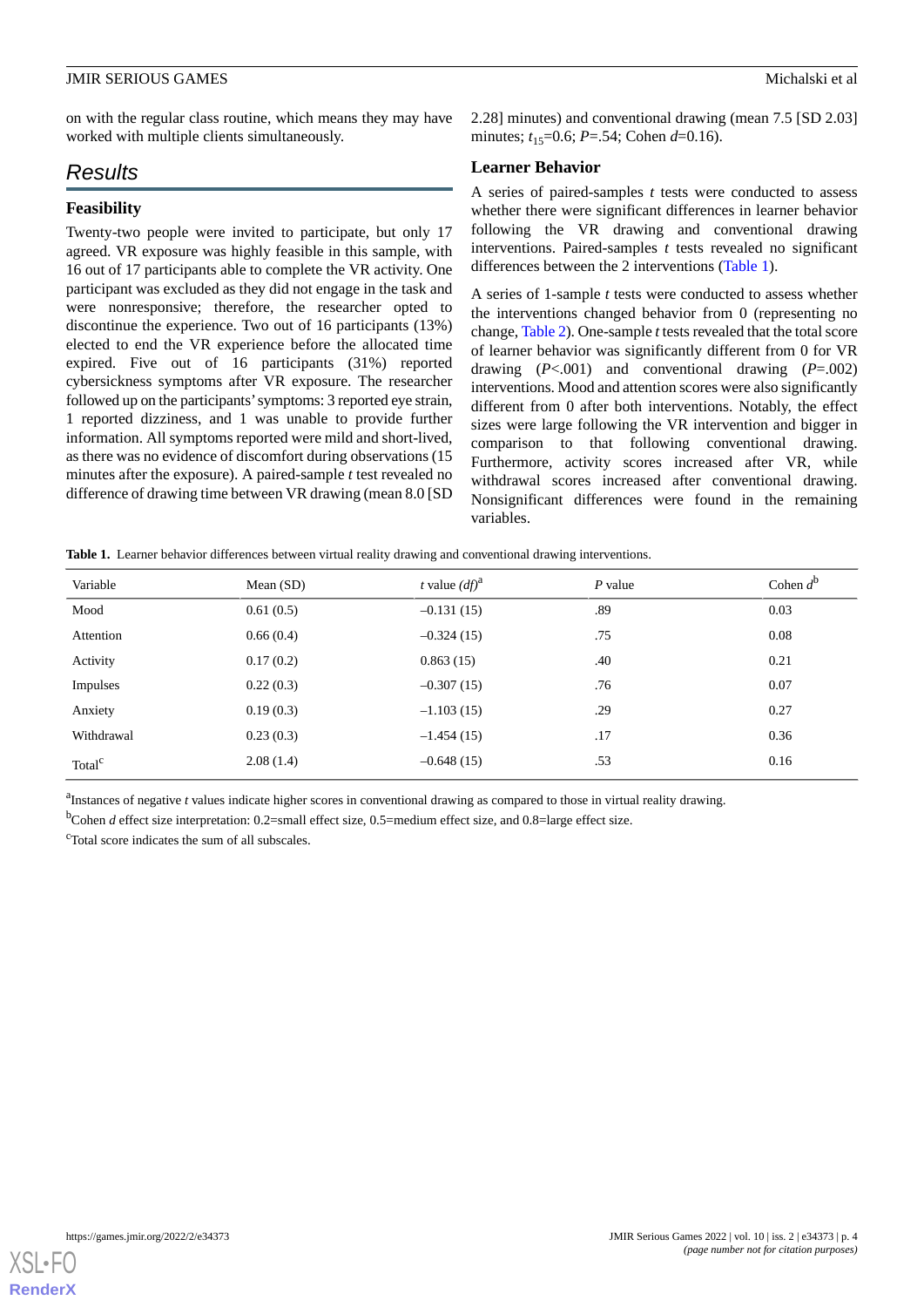<span id="page-4-0"></span>**Table 2.** Learner behavior differences for each variable in each intervention.

| Variable, intervention  | Mean $(SD)^a$ | $t$ value $(df)$ | $P$ value            | Cohen $d^{\mathfrak{b}}$ |
|-------------------------|---------------|------------------|----------------------|--------------------------|
| Mood                    |               |                  |                      |                          |
| Virtual reality drawing | 0.59(0.5)     | 4.842(15)        | $<0.01$ $^{\circ}$   | 1.21                     |
| Conventional drawing    | 0.63(0.8)     | 2.953(15)        | .01 $^{\circ}$       | 0.74                     |
| <b>Attention</b>        |               |                  |                      |                          |
| Virtual reality drawing | 0.63(0.5)     | 5.371(15)        | $<.001$ <sup>c</sup> | 1.34                     |
| Conventional drawing    | 0.69(0.6)     | 4.198(15)        | $< 001$ c            | 1.05                     |
| <b>Activity</b>         |               |                  |                      |                          |
| Virtual reality drawing | 0.25(0.4)     | 2.449(15)        | .03 <sup>c</sup>     | 0.61                     |
| Conventional drawing    | 0.09(0.4)     | 0.899(15)        | .38                  | 0.22                     |
| <b>Impulses</b>         |               |                  |                      |                          |
| Virtual reality drawing | 0.19(0.4)     | 1.861(15)        | .08                  | 0.46                     |
| Conventional drawing    | 0.25(0.6)     | 1.732(15)        | .10                  | 0.43                     |
| <b>Anxiety</b>          |               |                  |                      |                          |
| Virtual reality drawing | 0.09(0.4)     | 1.000(15)        | .33                  | 0.25                     |
| Conventional drawing    | 0.28(0.5)     | 2.058(15)        | .06                  | 0.51                     |
| Withdrawal              |               |                  |                      |                          |
| Virtual reality drawing | 0.09(0.3)     | 1.379(15)        | .19                  | 0.34                     |
| Conventional drawing    | 0.38(0.6)     | 2.423(15)        | .03 <sup>c</sup>     | 0.61                     |
| Total <sup>d</sup>      |               |                  |                      |                          |
| Virtual reality drawing | 1.84(1.5)     | 5.020(15)        | $<.001$ c            | 1.25                     |
| Conventional drawing    | 2.31(2.5)     | 3.720(15)        | .002 $^{\circ}$      | 0.93                     |

<sup>a</sup>A mean score of 0 represents no change. Higher scores reflect better behavior. If the blinded staff members guessed the activity a participant completed, they were correct only at chance level (17/32, 53%).

<sup>b</sup>Cohen *d* effect size interpretation: 0.2=small effect size, 0.5=medium effect size, and 0.8=large effect size.

c Significant values (*P*<.05) are italicized.

<sup>d</sup>Total score indicates the sum of all subscales.

#### **Self-reported Activity Preference**

Twelve participants responded to the choice paradigm. The remaining 4 participants were unable to complete the choice paradigm as they were nonresponsive to the questions. Regarding single stimulus responses, all participants provided a yes response for both VR and conventional drawing, indicating their enjoyment of each activity. [Figure 1](#page-5-0) shows the percentage of participants' responses in paired and multiple-choice responses. Five out of 12 participants (42%) who completed the choice paradigm were inconsistent upon a comparison of their paired choice and multiple-choice responses. The alluvial plot highlights the inconsistency in the participant's self-report when asking questions in different formats.

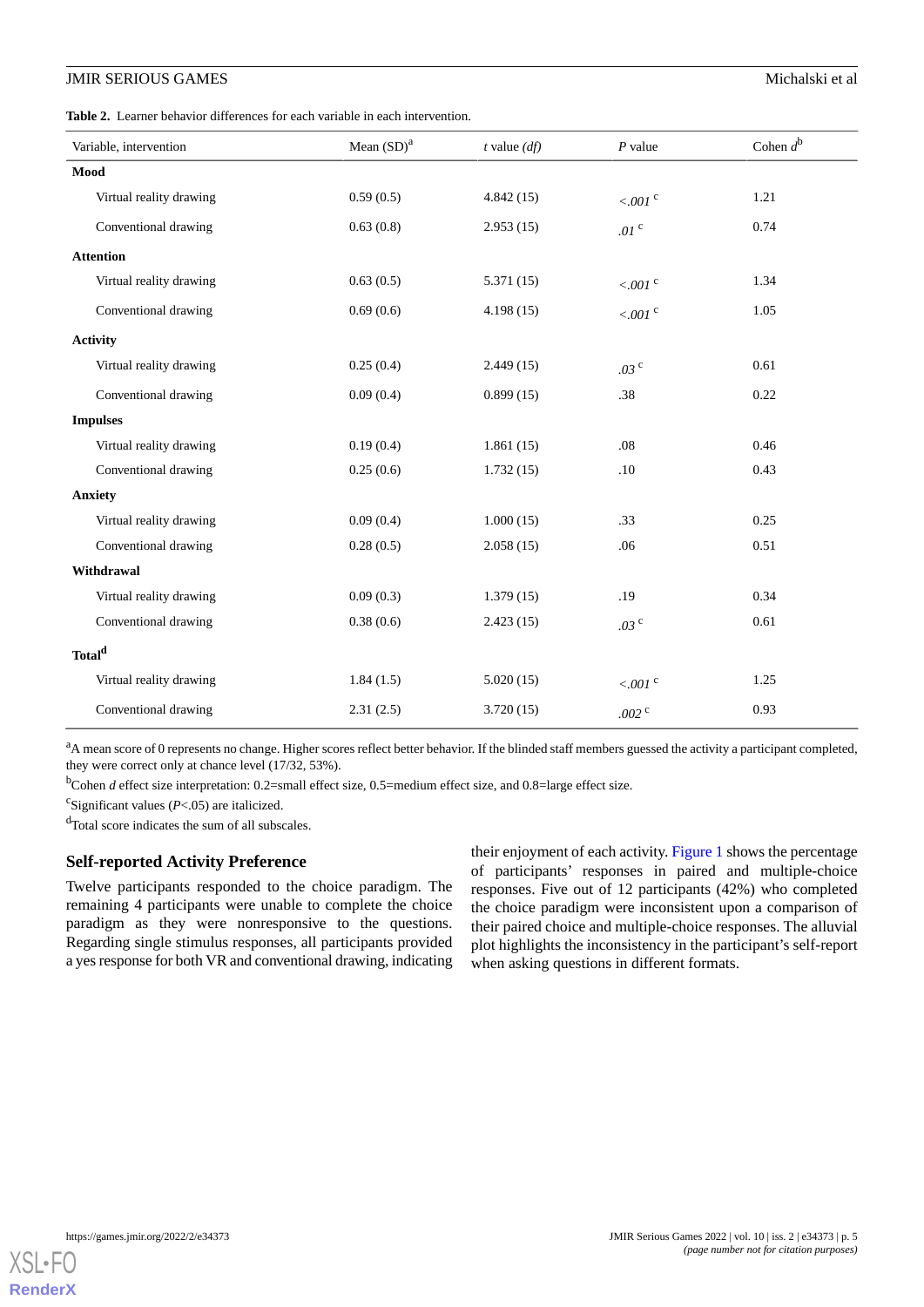<span id="page-5-0"></span>Figure 1. Alluvial plot showing self-reported activity preference for virtual reality drawing, conventional drawing, and watching TV under different formats (paired choice versus multiple choice). The alluvial plot highlights the percentage of participants who had an inconsistent response when asked about the same topic (activity preference) in a different way. VR: virtual reality.



# *Discussion*

Overall, learner behavior was found to improve after both VR drawing and conventional drawing in people with Down syndrome and a severe-to-profound intellectual disability. As assessed by blinded staff members, there was no evidence that one intervention was more effective than the other. Perhaps participants found the break from the learning setting most valuable, irrespective of the activity. Although the total score of learner behavior significantly improved, not all factors improved. After both activities, considerable improvements were found for mood and attention, while the differences for impulses and anxiety were nonremarkable. Impulsiveness is rigid and perhaps less likely to change from a brief intervention. Attention deficits in people with Down syndrome are well documented, though effective ways to improve them are less understood. The findings from this study are encouraging, as 10 minutes or less of conventional and VR drawing improved learner behavior, which may subsequently improve learning success.

It stands to reason that there is scope to amplify the observed positive effects. First, drawing is likely not the preferred activity for all participants. An advantage of VR is to easily tailor an experience or activity to the specific preferences of a user. Perhaps being more selective with the activities could have improved engagement and the subsequent effects on behavior. Second, some participants may have preferred clearly structured activities as opposed to free play as this is more common at the organization. Third, the researcher removed participants from the learning setting at any time to start the activity. It may have

[XSL](http://www.w3.org/Style/XSL)•FO **[RenderX](http://www.renderx.com/)**

been more effective to conduct the intervention during instances when participants were exhibiting poor or undesirable learning behavior. Consideration of these factors is an important direction for further study.

The key aim of this study was to assess the feasibility aspects of using VR in people with Down syndrome. Of the 22 people invited to participate, 17 agreed, indicating the willingness of the participants and their guardians to participate in research using VR technology. Sixteen out of 17 participants were able to engage in the VR activity successfully. The findings from this study demonstrate the feasibility of VR use in young adults with Down syndrome and severe-to-profound intellectual disability. Overall, VR was tolerated well. Of the 16 participants, 2 (13%) elected to end the VR experience before the allocated time expired, and 5 (31%) reported visual discomfort symptoms after VR, including eye strain and dizziness.

Given that participants' verbal abilities were limited, they were not able to clearly quantify the severity of their symptoms. Behavioral observations were therefore essential to detect if participants appeared distressed after exposure to the intervention. During these observations, no staff member reported unusual behavior or other significant concerns. Furthermore, behavior in the learning setting improved. We take this as good evidence that there were no serious negative effects of VR exposure. If many participants were sick, we would expect to see a negative impact on behavior. Yet, we found the opposite. The improved ratings and lack of distress identified in behavioral observations indicate acceptable levels of cybersickness in this study, as all symptoms were mild and short-lived. It is important to note that participants may have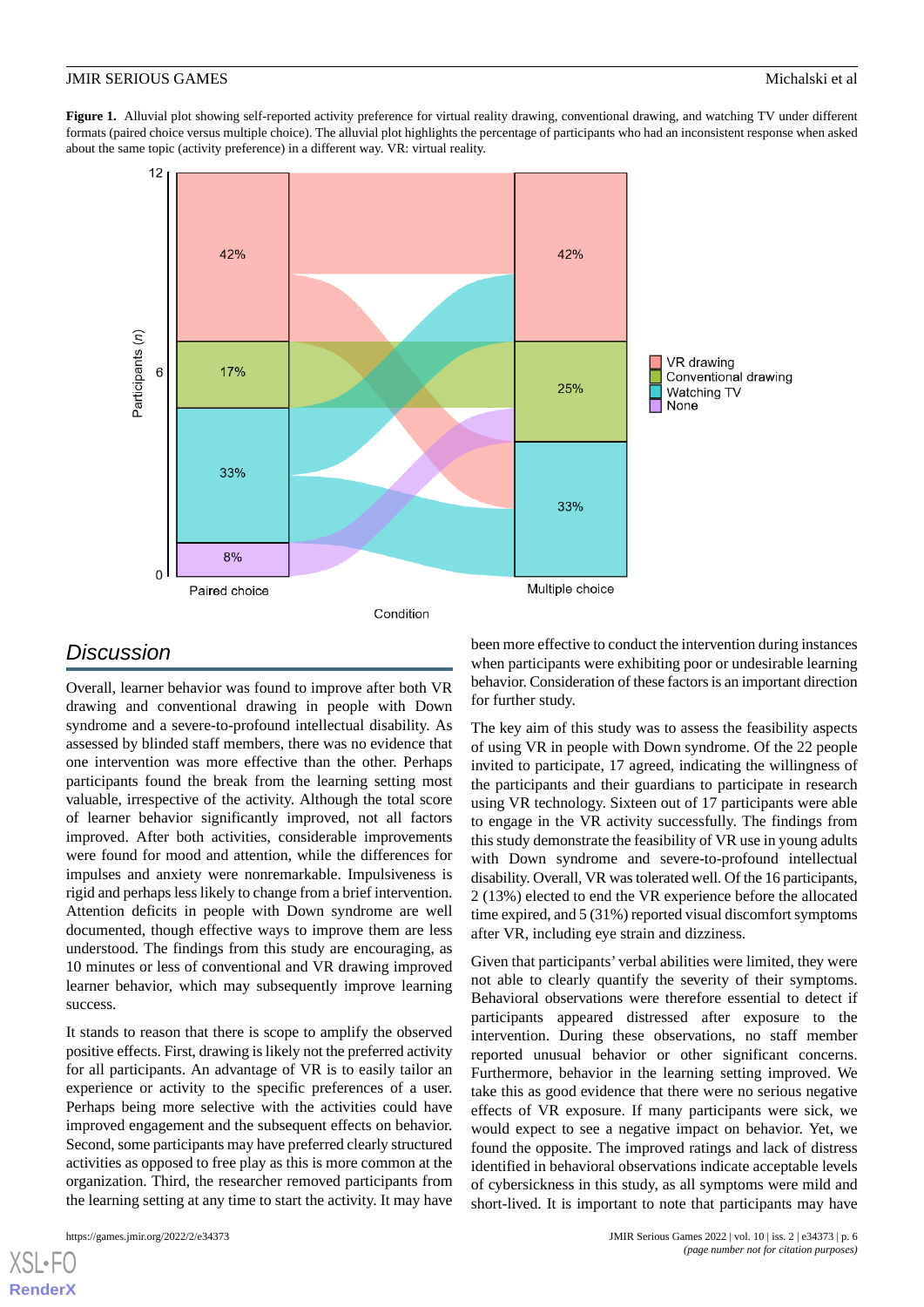presented with greater positive behavior despite negative aftereffects owing to a novelty effect, as this was perhaps their first time using VR technology. It remains an open question to what degree a novelty effect contributed to the results.

Although there were no obvious major concerns of cybersickness, it is highly recommended that the interpupillary distance (IPD) be measured and adjusted in headsets to reduce the likelihood of visual discomfort. IPD is the distance between the pupils of both eyes, which facilitates the correct positioning of VR headset lenses. IPD range is essential for optimal image quality, comfort, and has been related to cybersickness in HMDs [[25\]](#page-7-21). In VR, specific points on the lenses must coincide with the center of each eye's pupil (visual axis) for the display image to be in focus [\[25](#page-7-21)]. In our study, participants were unable to adjust the IPD in VR. If a VR headset does not allow such eye lens alignment, eyestrain and headaches can be expected [[25\]](#page-7-21). It is plausible that the user's inability to adjust IPD in this study contributed to the experiences of cybersickness.

There was a large variability found between participants' abilities in understanding instructions when using the device. In this study, participants engaged in a simple activity by using basic functions on a handheld controller. The authors note that basic functionality in the application was restricted as 2 controllers are typically used to select in-game options. It is unclear if the success found in this study would translate to VR tasks that require more complex interactions, as it was found that many participants needed assistance before engaging in the task independently.

The choice paradigm was designed to assess self-reported activity preference; yet, this measure's findings highlight a more significant issue. It was found that 5 out of 12 participants (42%) provided inconsistent responses when selecting their preference. For example, a participant may have selected activity A as preferred over activities B and C during the paired-choice options, but when asked to select their favorite overall, they

selected B. This measure highlights the difficulty of obtaining valid self-report measures in people with Down syndrome [[19\]](#page-7-15). Objective measures are critical for assessing the safety of VR for this population. Standardized measures such as the simulator sickness questionnaire [\[26](#page-8-0)] are typically used to capture cybersickness. Stereoacuity measures would also help measure stereovision (the ability to perceive depth), which is another essential component for an enjoyable VR experience. However, there are no suitable and standardized measures for this group. Despite the challenges with self-report in this population, it is important that measures of cybersickness and stereoacuity are not neglected. Valid assessments are needed that accommodate the language barriers in this sample.

This study's results are encouraging, as VR usage was found to be highly feasible for people with Down syndrome. Participants enjoyed the VR experience and engaged in the task well. There were some experiences of cybersickness; however, all were mild and short-lived. Large positive effects were found for a brief drawing experience to improve overall learner behavior following both VR and conventional interventions. This suggests that immersive VR exposure may provide similar benefits to traditional (paper and pencil) options. For researchers and educators interested in using VR in similar samples, it is recommended that measures are carefully operationalized and there is limited reliance on self-report. Assessing cybersickness is essential to ensuring that users engage in a positive VR experience. An observation checklist worked well in this study to determine the frequency of positive and negative behaviors after exposure to the VR intervention. In this experiment, VR was used as a tool for leisure. Based on the success identified in this study, researchers could investigate the potential for people with Down syndrome to complete tasks and develop real-world skills via training in VR. VR provides promise as a tool to practice real-world skills in a safe, repeatable, and controlled environment [[27](#page-8-1)], though further research is required.

# **Acknowledgments**

SCM was supported by the Australian Government Research Training Program Scholarship. TL was funded by National Health and Medical Research Council Dementia Research Leadership Fellowship (GNT1136269).

# **Authors' Contributions**

The study was designed by SCM and TL with input from all others. Data recruitment and collection was done by SCM. Data analysis was done by SCM and TL. This paper was written by SCM with initial review by TL. Further critical revision and final approval was performed by AS, CE, and RC.

#### <span id="page-6-0"></span>**Conflicts of Interest**

<span id="page-6-1"></span>None declared.

#### <span id="page-6-2"></span>**References**

 $XS$  $\cdot$ FC **[RenderX](http://www.renderx.com/)**

- 1. Wishart J. Motivation and learning styles in young children with Down syndrome. Downs Syndr Res Pract 2001 Oct;7(2):47-51 [\[FREE Full text\]](https://www.down-syndrome.org/research-practice/7/2/47/) [doi: [10.3104/reports.113](http://dx.doi.org/10.3104/reports.113)] [Medline: [11721529](http://www.ncbi.nlm.nih.gov/entrez/query.fcgi?cmd=Retrieve&db=PubMed&list_uids=11721529&dopt=Abstract)]
- 2. Shalev N, Steele A, Nobre AC, Karmiloff-Smith A, Cornish K, Scerif G. Dynamic sustained attention markers differentiate atypical development: The case of Williams syndrome and Down's syndrome. Neuropsychologia 2019 Sep;132:107-148. [doi: [10.1016/j.neuropsychologia.2019.107148\]](http://dx.doi.org/10.1016/j.neuropsychologia.2019.107148)
- 3. Alex M, Wünsche BC, Lottridge D. Virtual reality art-making for stroke rehabilitation: Field study and technology probe. International Journal of Human-Computer Studies 2021 Jan;145:102481. [doi: [10.1016/j.ijhcs.2020.102481](http://dx.doi.org/10.1016/j.ijhcs.2020.102481)]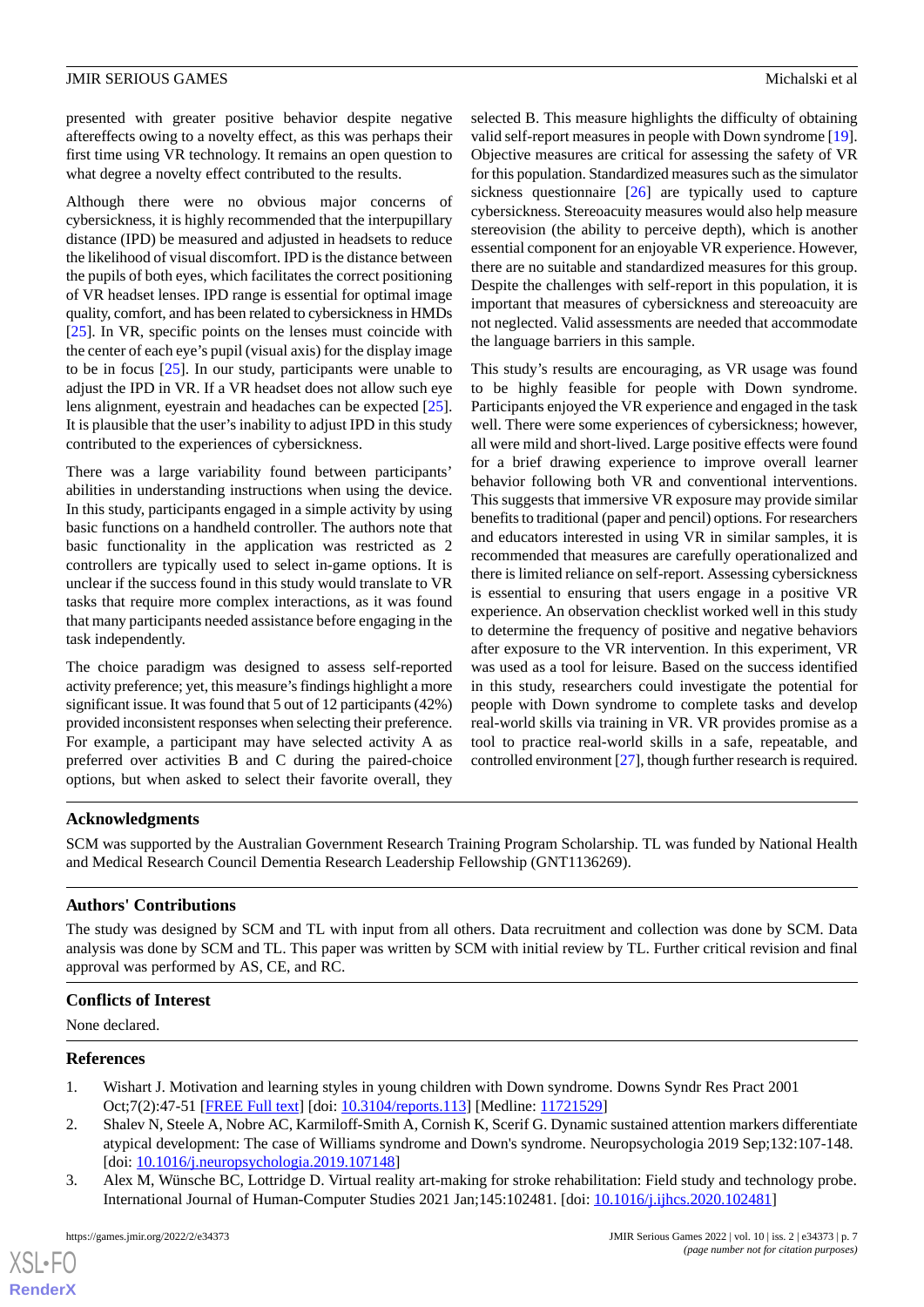- <span id="page-7-0"></span>4. de Oliveira Malaquias FF, Malaquias RF. The role of virtual reality in the learning process of individuals with intellectual disabilities. Technology and Disability 2017 Jan 03;28(4):133-138. [doi: [10.3233/tad-160454](http://dx.doi.org/10.3233/tad-160454)]
- <span id="page-7-2"></span><span id="page-7-1"></span>5. Cobb SVG. Virtual environments supporting learning and communication in special needs education. Topics in Language Disorders 2007;27(3):211-225. [doi: [10.1097/01.TLD.0000285356.95426.3b\]](http://dx.doi.org/10.1097/01.TLD.0000285356.95426.3b)
- 6. Anderson AP, Mayer MD, Fellows AM, Cowan DR, Hegel MT, Buckey JC. Relaxation with immersive natural scenes presented using virtual reality. Aerospace Medicine and Human Performance 2017 Jun 01;88(6):520-526. [doi: [10.3357/amhp.4747.2017](http://dx.doi.org/10.3357/amhp.4747.2017)]
- <span id="page-7-4"></span><span id="page-7-3"></span>7. Ramdoss S, Lang R, Fragale C, Britt C, O'Reilly M, Sigafoos J, et al. Use of computer-based interventions to promote daily living skills in individuals with intellectual disabilities: a systematic review. J Dev Phys Disabil 2011 Oct 29;24(2):197-215. [doi: [10.1007/s10882-011-9259-8\]](http://dx.doi.org/10.1007/s10882-011-9259-8)
- <span id="page-7-5"></span>8. Standen PJ, Brown DJ. Virtual reality in the rehabilitation of people with intellectual disabilities: review. Cyberpsychol Behav 2005 Jun;8(3):272-282. [doi: [10.1089/cpb.2005.8.272\]](http://dx.doi.org/10.1089/cpb.2005.8.272) [Medline: [15971976](http://www.ncbi.nlm.nih.gov/entrez/query.fcgi?cmd=Retrieve&db=PubMed&list_uids=15971976&dopt=Abstract)]
- <span id="page-7-6"></span>9. Pizzoli SFM, Mazzocco K, Triberti S, Monzani D, Alcañiz Raya ML, Pravettoni G. User-centered virtual reality for promoting relaxation: an innovative approach. Front Psychol 2019;10:479 [\[FREE Full text\]](https://doi.org/10.3389/fpsyg.2019.00479) [doi: [10.3389/fpsyg.2019.00479\]](http://dx.doi.org/10.3389/fpsyg.2019.00479) [Medline: [30914996](http://www.ncbi.nlm.nih.gov/entrez/query.fcgi?cmd=Retrieve&db=PubMed&list_uids=30914996&dopt=Abstract)]
- <span id="page-7-7"></span>10. Weiss PLT, Bialik P, Kizony R. Virtual reality provides leisure time opportunities for young adults with physical and intellectual disabilities. Cyberpsychol Behav 2003 Jun;6(3):335-342. [doi: [10.1089/109493103322011650](http://dx.doi.org/10.1089/109493103322011650)] [Medline: [12855092](http://www.ncbi.nlm.nih.gov/entrez/query.fcgi?cmd=Retrieve&db=PubMed&list_uids=12855092&dopt=Abstract)]
- <span id="page-7-8"></span>11. Yalon-Chamovitz S, Weiss P. Virtual reality as a leisure activity for young adults with physical and intellectual disabilities. Res Dev Disabil 2008;29(3):273-287. [doi: [10.1016/j.ridd.2007.05.004](http://dx.doi.org/10.1016/j.ridd.2007.05.004)] [Medline: [17590313](http://www.ncbi.nlm.nih.gov/entrez/query.fcgi?cmd=Retrieve&db=PubMed&list_uids=17590313&dopt=Abstract)]
- <span id="page-7-9"></span>12. Wilson PN, Foreman N, Stanton D. Virtual reality, disability and rehabilitation. Disabil Rehabil 1997 Jun;19(6):213-220. [doi: [10.3109/09638289709166530](http://dx.doi.org/10.3109/09638289709166530)] [Medline: [9195138\]](http://www.ncbi.nlm.nih.gov/entrez/query.fcgi?cmd=Retrieve&db=PubMed&list_uids=9195138&dopt=Abstract)
- <span id="page-7-10"></span>13. Krinsky-McHale SJ, Silverman W, Gordon J, Devenny DA, Oley N, Abramov I. Vision deficits in adults with Down syndrome. J Appl Res Intellect Disabil 2014 May; 27(3): 247-263 [\[FREE Full text\]](http://europepmc.org/abstract/MED/23784802) [doi: [10.1111/jar.12062\]](http://dx.doi.org/10.1111/jar.12062) [Medline: [23784802](http://www.ncbi.nlm.nih.gov/entrez/query.fcgi?cmd=Retrieve&db=PubMed&list_uids=23784802&dopt=Abstract)]
- <span id="page-7-11"></span>14. Turnbull PRK, Phillips JR. Ocular effects of virtual reality headset wear in young adults. Sci Rep 2017 Nov 23;7(1):16172 [[FREE Full text](https://doi.org/10.1038/s41598-017-16320-6)] [doi: [10.1038/s41598-017-16320-6\]](http://dx.doi.org/10.1038/s41598-017-16320-6) [Medline: [29170432](http://www.ncbi.nlm.nih.gov/entrez/query.fcgi?cmd=Retrieve&db=PubMed&list_uids=29170432&dopt=Abstract)]
- <span id="page-7-12"></span>15. Boon MY, Asper LJ, Chik P, Alagiah P, Ryan M. Treatment and compliance with virtual reality and anaglyph-based training programs for convergence insufficiency. Clin Exp Optom 2020 Nov;103(6):870-876. [doi: [10.1111/cxo.13057\]](http://dx.doi.org/10.1111/cxo.13057) [Medline: [32201990](http://www.ncbi.nlm.nih.gov/entrez/query.fcgi?cmd=Retrieve&db=PubMed&list_uids=32201990&dopt=Abstract)]
- <span id="page-7-14"></span><span id="page-7-13"></span>16. Saredakis D, Szpak A, Birckhead B, Keage HAD, Rizzo A, Loetscher T. Factors associated with virtual reality sickness in head-mounted displays: a systematic review and meta-analysis. Front Hum Neurosci 2020;14:96 [[FREE Full text](https://doi.org/10.3389/fnhum.2020.00096)] [doi: [10.3389/fnhum.2020.00096\]](http://dx.doi.org/10.3389/fnhum.2020.00096) [Medline: [32300295\]](http://www.ncbi.nlm.nih.gov/entrez/query.fcgi?cmd=Retrieve&db=PubMed&list_uids=32300295&dopt=Abstract)
- <span id="page-7-15"></span>17. Szpak A, Michalski SC, Saredakis D, Chen CS, Loetscher T. Beyond feeling sick: the visual and cognitive aftereffects of virtual reality. IEEE Access 2019;7:130883-130892. [doi: [10.1109/access.2019.2940073](http://dx.doi.org/10.1109/access.2019.2940073)]
- <span id="page-7-16"></span>18. Spanò M, Mercuri E, Randò T, Pantò T, Gagliano A, Henderson S, et al. Motor and perceptual-motor competence in children with Down syndrome: variation in performance with age. Eur J Paediatr Neurol 1999;3(1):7-13. [doi: [10.1053/ejpn.1999.0173\]](http://dx.doi.org/10.1053/ejpn.1999.0173) [Medline: [10727186](http://www.ncbi.nlm.nih.gov/entrez/query.fcgi?cmd=Retrieve&db=PubMed&list_uids=10727186&dopt=Abstract)]
- <span id="page-7-17"></span>19. Schwartz C, Rabinovitz S. Life satisfaction of people with intellectual disability living in community residences: perceptions of the residents, their parents and staff members. J Intellect Disabil Res 2003 Feb;47(Pt 2):75-84. [doi: [10.1046/j.1365-2788.2003.00436.x\]](http://dx.doi.org/10.1046/j.1365-2788.2003.00436.x) [Medline: [12542572\]](http://www.ncbi.nlm.nih.gov/entrez/query.fcgi?cmd=Retrieve&db=PubMed&list_uids=12542572&dopt=Abstract)
- <span id="page-7-18"></span>20. Emerson E, Felce D, Stancliffe RJ. Issues concerning self-report data and population-based data sets involving people with intellectual disabilities. Intellect Dev Disabil 2013 Oct;51(5):333-348. [doi: [10.1352/1934-9556-51.5.333](http://dx.doi.org/10.1352/1934-9556-51.5.333)] [Medline: [24303821](http://www.ncbi.nlm.nih.gov/entrez/query.fcgi?cmd=Retrieve&db=PubMed&list_uids=24303821&dopt=Abstract)]
- 21. Graves RJ, Graff JC, Esbensen AJ, Hathaway DK, Wan JY, Wicks MN. Measuring health-related quality of life of adults with Down syndrome. Am J Intellect Dev Disabil 2016 Jul; 121(4): 312-326. [doi: [10.1352/1944-7558-121.4.312](http://dx.doi.org/10.1352/1944-7558-121.4.312)] [Medline: [27351699](http://www.ncbi.nlm.nih.gov/entrez/query.fcgi?cmd=Retrieve&db=PubMed&list_uids=27351699&dopt=Abstract)]
- <span id="page-7-20"></span><span id="page-7-19"></span>22. Committee to Evaluate the Supplemental Security Income Disability Program for Children with Mental Disorders; Board on the Health of Select Populations; Board on Children, Youth, and Families; Institute of Medicine; Division of Behavioral and Social Sciences and Education; The National Academies of Sciences, Engineering, and Medicine. Clinical characteristics of intellectual disabilities. In: Boat TF, Wu JT, editors. Mental Disorders and Disabilities Among Low-Income Children. Washington (DC): National Academies Press; Oct 28, 2015.
- <span id="page-7-21"></span>23. Faul F, Erdfelder E, Lang A, Buchner A. G\*Power 3: A flexible statistical power analysis program for the social, behavioral, and biomedical sciences. Behavior Research Methods 2007 May;39(2):175-191. [doi: [10.3758/BF03193146\]](http://dx.doi.org/10.3758/BF03193146)
- 24. Mather N, Jaffe LE. Woodcock-Johnson III: Reports, Recommendations, and Strategies. Hoboken, NJ: John Wiley & Sons; 2002.
- 25. Stanney K, Fidopiastis C, Foster L. Virtual reality is sexist: but it does not have to be. Front Robot AI 2020;7:4 [[FREE Full](https://doi.org/10.3389/frobt.2020.00004) [text](https://doi.org/10.3389/frobt.2020.00004)] [doi: [10.3389/frobt.2020.00004](http://dx.doi.org/10.3389/frobt.2020.00004)] [Medline: [33501173](http://www.ncbi.nlm.nih.gov/entrez/query.fcgi?cmd=Retrieve&db=PubMed&list_uids=33501173&dopt=Abstract)]

[XSL](http://www.w3.org/Style/XSL)•FO **[RenderX](http://www.renderx.com/)**